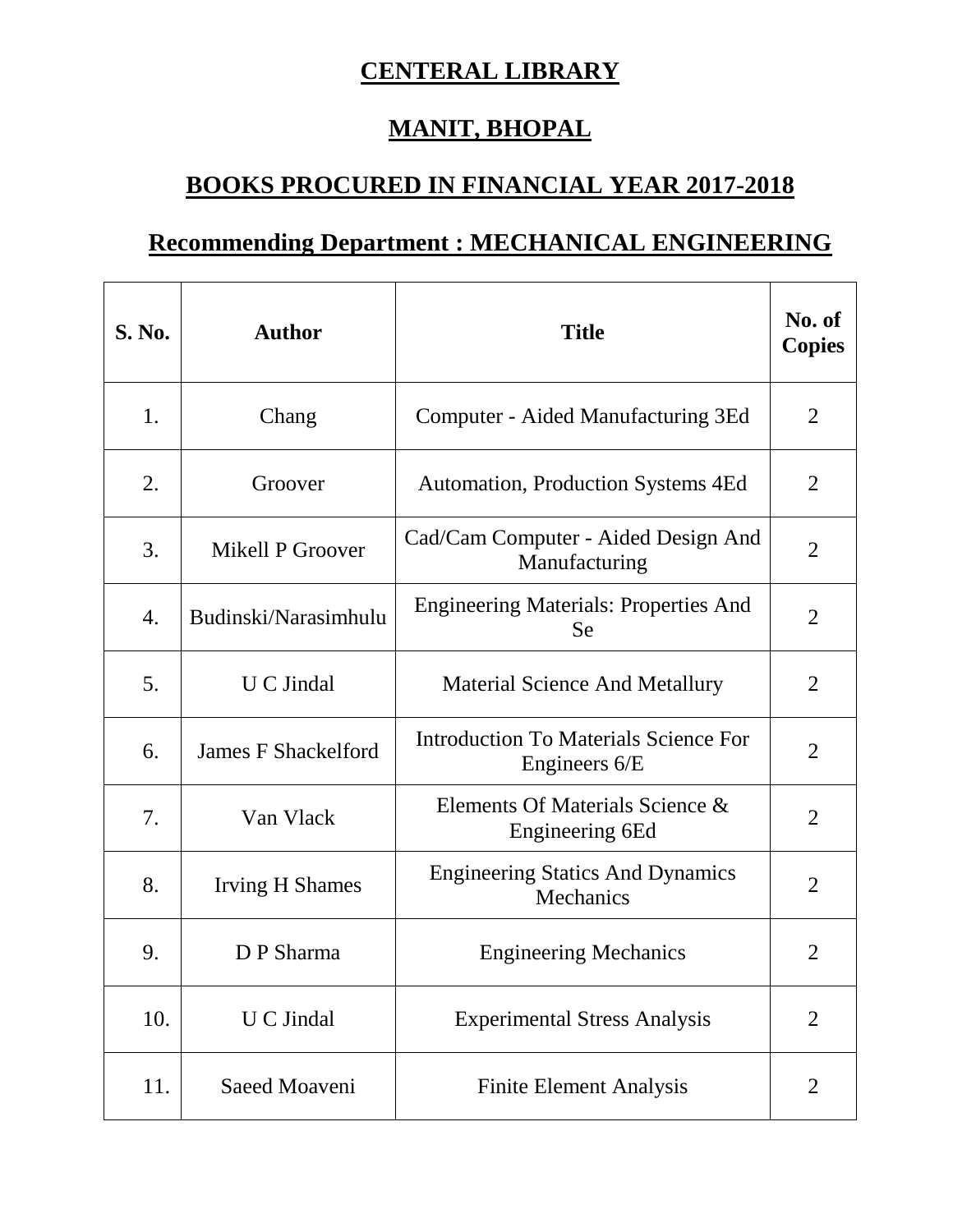| <b>S. No.</b> | <b>Author</b>           | <b>Title</b>                                                           | No. of<br><b>Copies</b> |
|---------------|-------------------------|------------------------------------------------------------------------|-------------------------|
| 12.           | John F Douglas          | Fluid Mechanics 5/E                                                    | $\overline{2}$          |
| 13.           | <b>Anthony Esposito</b> | <b>Fluid Power With Application</b>                                    | 2                       |
| 14.           | Hibbeler                | Fluid Mechanics In Si Units 1/E                                        | $\overline{2}$          |
| 15.           | Cohen                   | Gas Turbine Theory 5/E                                                 | $\overline{2}$          |
| 16.           | Pulkrabek               | Engineering Fundamentals Of The<br>Internal                            | $\overline{2}$          |
| 17.           | Chapman                 | Heat Transfer, 4Ed                                                     | $\overline{2}$          |
| 18.           | Hines                   | Mass Transfer: Fundamentals &<br>Applications, 1Ed                     | $\overline{2}$          |
| 19.           | A F Mills               | <b>Heart Transfer 2/Ed</b>                                             | $\overline{2}$          |
| 20.           | Robert L Norton         | Machine Design: An Integrated<br>Approach                              | $\overline{2}$          |
| 21.           | <b>M</b> F Spotts       | Design Of Machine Elements                                             | $\overline{2}$          |
| 22.           | Serope Kalpakjian       | Manufacturing Engineering And<br>Technology                            | $\overline{2}$          |
| 23.           | Serope Kalpakjian       | <b>Manufacturing Processes For</b><br><b>Engineering Materials 5/E</b> | $\overline{2}$          |
| 24.           | Lindberg                | <b>Process And Materials Of</b><br>Manufacturing                       | $\overline{2}$          |
| 25.           | Meyer Curran            | <b>Machine Tools Praction</b>                                          | $\overline{2}$          |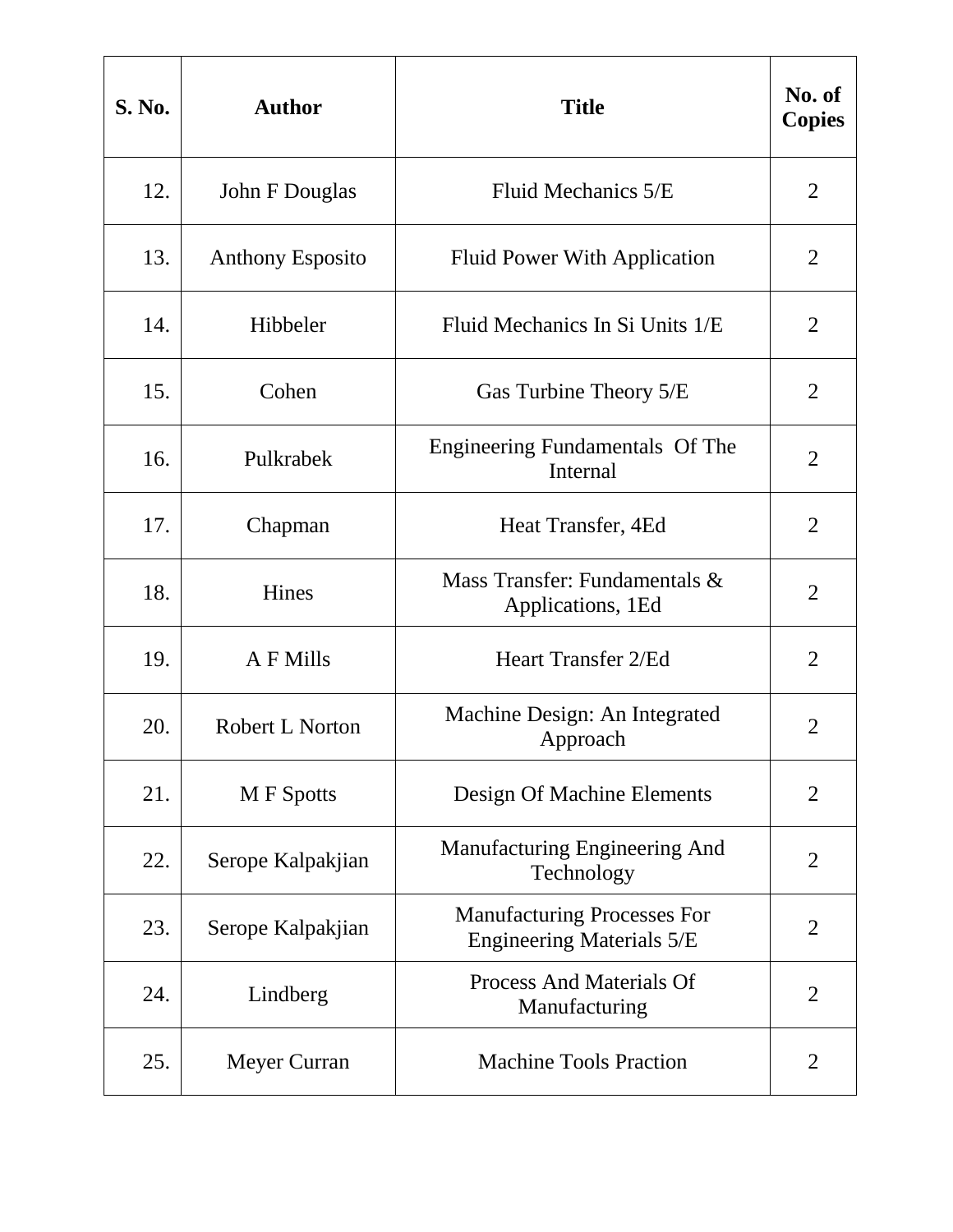| <b>S. No.</b> | <b>Author</b>       | <b>Title</b>                           | No. of<br><b>Copies</b> |
|---------------|---------------------|----------------------------------------|-------------------------|
| 26.           | <b>Beckwith</b>     | <b>Mechanical Measurements</b>         | $\overline{2}$          |
| 27.           | John P Bentley      | Principles Of Measurement Systems 3/E  | $\overline{2}$          |
| 28.           |                     | Mechatronics                           | $\overline{2}$          |
| 29.           | Liu                 | <b>Foundation Of Mems</b>              | $\overline{2}$          |
| 30.           | Kevin Otto          | <b>Product Design</b>                  | $\overline{2}$          |
| 31.           | Singiresu S. Rao    | Reliability Engineering, 1/E           | $\overline{2}$          |
| 32.           | William B.Bickford  | Advanced Mechanics Of Material 1/E     | $\overline{2}$          |
| 33.           | Dowling             | Mechanical Behavior Of Materials, 4/E  | $\overline{2}$          |
| 34.           | Fitzgerald          | <b>Mechanics Of Materials</b>          | $\overline{2}$          |
| 35.           | Russell C Hibbeler  | <b>Mechanics Of Materials</b>          | $\overline{2}$          |
| 36.           | U C Jindal          | <b>Strength Of Materials</b>           | $\overline{2}$          |
| 37.           | <b>Abdul Mubeen</b> | <b>Mechanics Of Solids</b>             | $\overline{2}$          |
| 38.           | Popov               | <b>Engineering Mechanics Of Solids</b> | $\overline{2}$          |
| 39.           | Popov               | Mechanics Of Materials 2 Nd Ed         | $\overline{2}$          |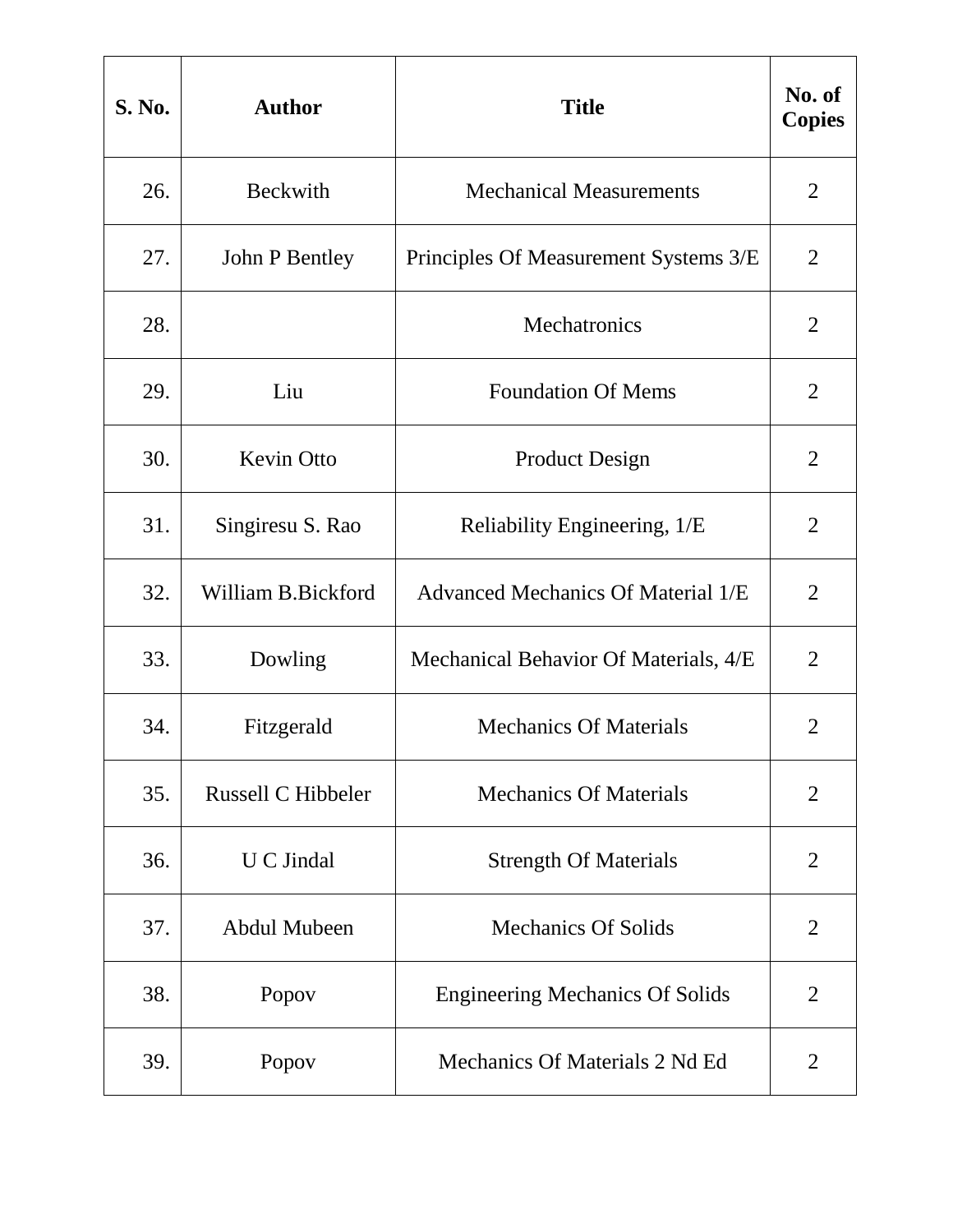| <b>S. No.</b> | <b>Author</b>            | <b>Title</b>                                                             | No. of<br><b>Copies</b> |
|---------------|--------------------------|--------------------------------------------------------------------------|-------------------------|
| 40.           | <b>Shames</b>            | <b>Introduction To Solid Mechanics</b>                                   | $\overline{2}$          |
| 41.           | Steif                    | <b>Mechanics Of Materials</b>                                            | $\overline{2}$          |
| 42.           | <b>Thomas Bevan</b>      | Theory Of Machines 3/E                                                   | $\overline{2}$          |
| 43.           | Inman                    | <b>Engineering Vibration</b>                                             | $\overline{2}$          |
| 44.           | Singiresu S Rao          | Mechanical Vibrations 4/E                                                | $\overline{2}$          |
| 45.           | <b>William T Thomson</b> | Theory Of Vibration With Applications                                    | $\overline{2}$          |
| 46.           | Eastop                   | <b>Applied Thermodynamics For</b><br><b>Engineering Technologist 5Ed</b> | $\overline{2}$          |
| 47.           | Gordon Rogers            | <b>Engineering Thermodynamics Work</b><br>And Heat Transfer 4/E          | $\overline{2}$          |
| 48.           | Hoffman                  | Welding 2/Ed                                                             | $\overline{2}$          |
| 49.           | <b>Beer And Johnston</b> | <b>Mechanics Of Materials</b>                                            | $\overline{2}$          |
| 50.           | <b>Budynas</b>           | Adv. Strength & Applied Stress 2/E                                       | $\overline{2}$          |
| 51.           | <b>Richard G Budynas</b> | <b>Shigley's Mechanical Engineering</b><br>Design                        | $\overline{2}$          |
| 52.           | Courtney                 | <b>Mechanical Behaviour Of Materials</b>                                 | $\overline{2}$          |
| 53.           | Crandall                 | An Introduction To Mechanics Of Solids<br>(In Si Units)                  | $\overline{2}$          |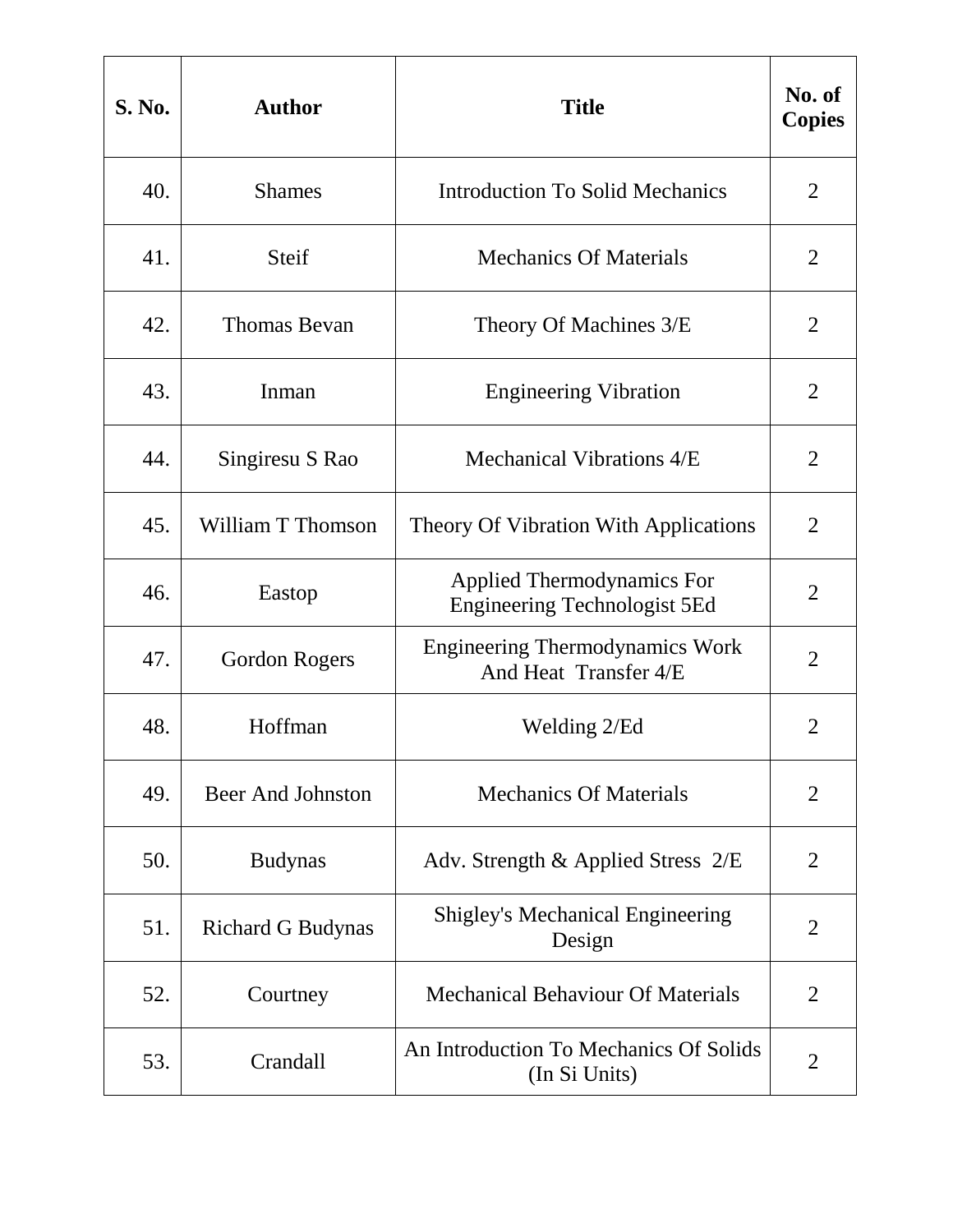| <b>S. No.</b> | <b>Author</b>     | <b>Title</b>                                      | No. of<br><b>Copies</b> |
|---------------|-------------------|---------------------------------------------------|-------------------------|
| 54.           | George E Dieter   | Engineering Design (English) 4Th<br>Edition       | $\overline{2}$          |
| 55.           | Doebelin          | Doebelin's Measurement Systems                    | $\overline{2}$          |
| 56.           | Hall              | Machine Design (In Si Units)                      | $\overline{2}$          |
| 57.           | Heywood J         | <b>Internal Combustion Engine</b><br>Fundamentals | $\overline{2}$          |
| 58.           | J P Holman        | <b>Experimental Methods For Engineers</b>         | $\overline{2}$          |
| 59.           | S Graham Kelly    | <b>Mechanical Vibrations</b>                      | $\overline{2}$          |
| 60.           | G K Narula        | <b>Materials Science</b>                          | $\overline{2}$          |
| 61.           | W A Nash          | <b>Strength Of Materials</b>                      | $\overline{2}$          |
| 62.           | P C Pandey        | <b>Modern Machining Processes</b>                 | $\overline{2}$          |
| 63.           | Prasad            | Non-Destructive Test & Evaluation Of<br>Materials | $\overline{2}$          |
| 64.           | <b>S S Rattan</b> | Theory Of Machines 4Th Edition                    | $\overline{2}$          |
| 65.           | S S Rattan        | <b>Strength Of Materials</b>                      | $\overline{2}$          |
| 66.           | Schey             | <b>Introduction To Manufacturing</b><br>Processes | $\overline{2}$          |
| 67.           | Smith, Hashemi    | Materials Science & Engineering 5Ed               | 2                       |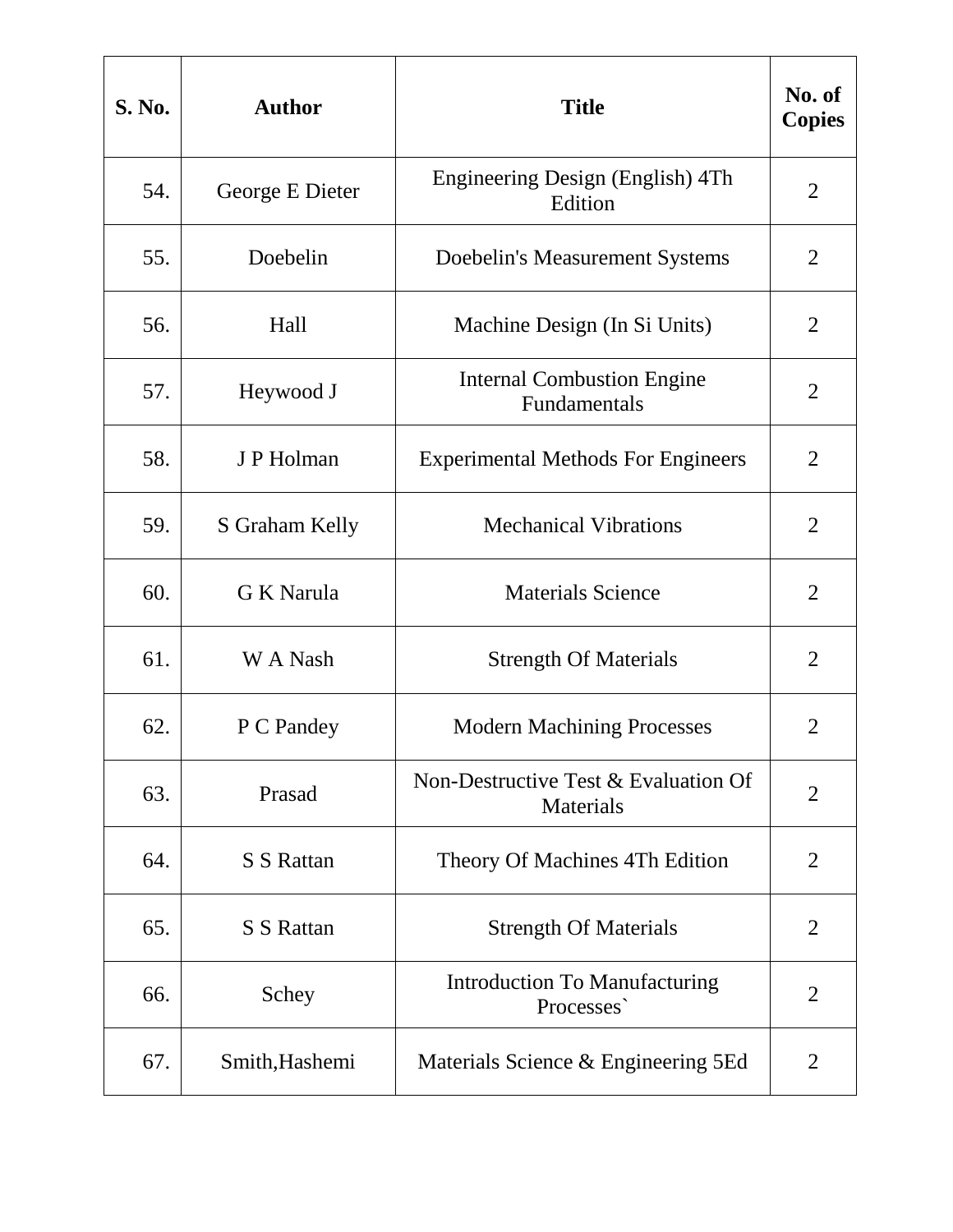| <b>S. No.</b> | <b>Author</b>                    | <b>Title</b>                                                                                        | No. of<br><b>Copies</b> |
|---------------|----------------------------------|-----------------------------------------------------------------------------------------------------|-------------------------|
| 68.           | L S Srinath                      | <b>Advanced Mechanics Of Solids</b>                                                                 | $\overline{2}$          |
| 69.           | Stephen P<br>Timoshenko          | Theory Of Elastic Stability 2Nd Ed                                                                  | 2                       |
| 70.           | Stephen P<br>Timoshenko          | Theory Of Plates And Shells 2Nd Ed                                                                  | $\overline{2}$          |
| 71.           | S P Timoshenko                   | Theory Of Elasticity 3Rd Ed                                                                         | $\overline{2}$          |
| 72.           | Whitte                           | Viscous Fluid Flow 3E                                                                               | $\overline{2}$          |
| 73.           | Balasubramaniam                  | <b>Callister Materials Science And</b><br>Engineering 2/Ed                                          | $\overline{2}$          |
| 74.           | J T Black                        | De Garmo's Materials And Processes In<br>Manufacturing International Student<br>Version             | $\overline{2}$          |
| 75.           | Robert D Cook                    | <b>Concepts And Applications Of Finite</b><br><b>Element Analysis</b>                               | $\overline{2}$          |
| 76.           | Dym                              | <b>Engineering Design</b>                                                                           | $\overline{2}$          |
| 77.           | Wei Liu                          | <b>Introduction To Hybrid Vehicle System</b><br>Modeling And Control: Processes And<br>Applications | $\overline{2}$          |
| 78.           | Meriam, Kraige,<br><b>Bolton</b> | Engineering Mechanics: Statics Si<br>Version                                                        | $\overline{2}$          |
| 79.           | Meriam Kraige<br><b>Bolton</b>   | Engineering Mechanics: Dynamics Si<br>Version                                                       | $\overline{2}$          |
| 80.           | Douglas C<br>Mantgomery          | Design And Analysis Of Experiments                                                                  | $\overline{2}$          |
| 81.           | Debabrata Nag                    | <b>Mechanical Vibrations</b>                                                                        | $\overline{2}$          |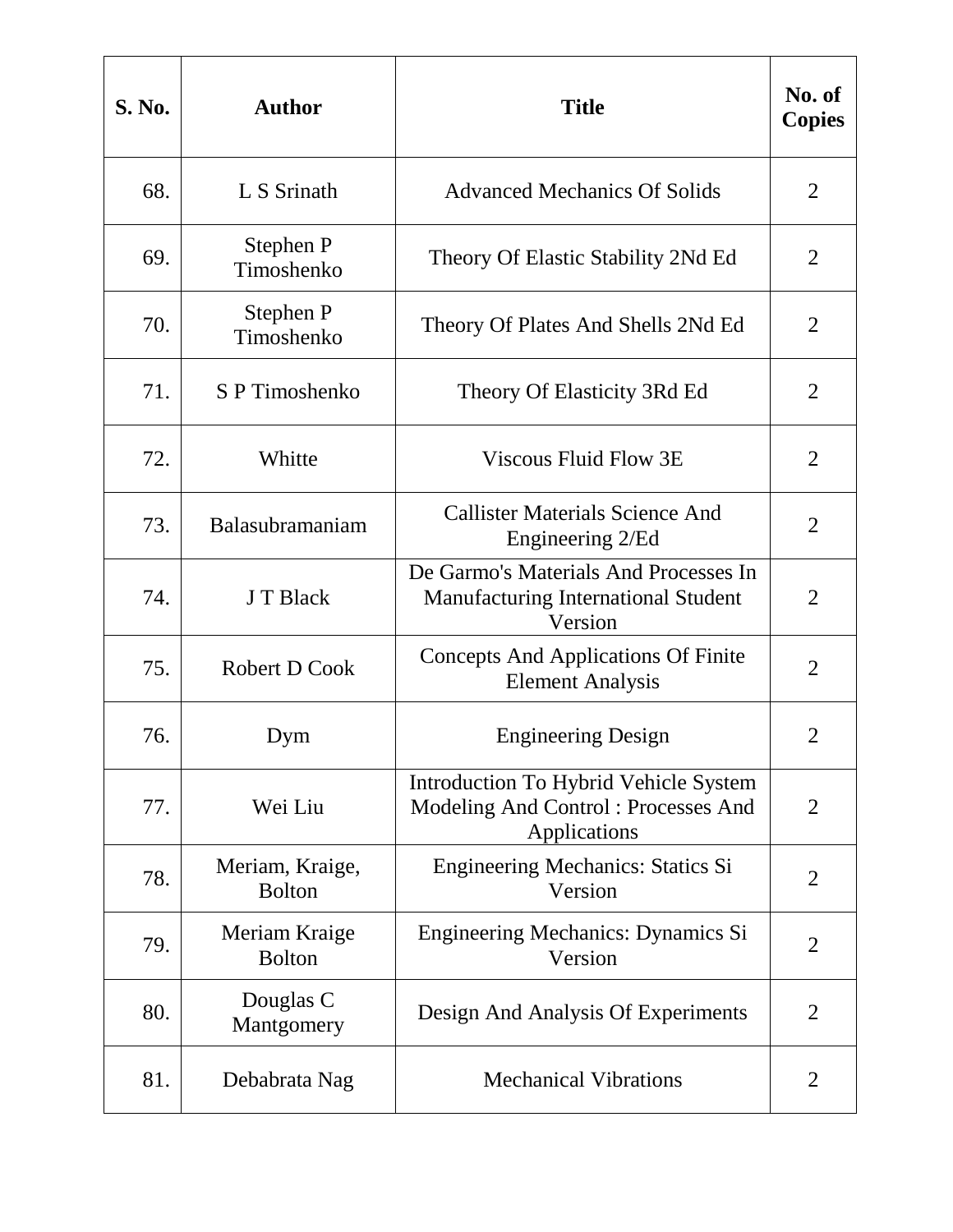| <b>S. No.</b> | <b>Author</b>     | <b>Title</b>                                                     | No. of<br><b>Copies</b> |
|---------------|-------------------|------------------------------------------------------------------|-------------------------|
| 82.           | Debabrata Nag     | <b>Strength Of Materials Second Edition</b>                      | $\overline{2}$          |
| 83.           | William J. Palam  | <b>Mechanical Vibration</b>                                      | $\overline{2}$          |
| 84.           | Philpot           | Mechanics Of Materials 3Rd Ed Si<br>Version                      | $\overline{2}$          |
| 85.           | Tamrakar          | <b>Gate Mechanical Engineering</b>                               | $\overline{2}$          |
| 86.           | K C Jain          | <b>Work Study And Ergonomics</b>                                 | 10                      |
| 87.           | K L Narayana      | Machine Drawing 5Ed                                              | 5                       |
| 88.           | K M Srinivasan    | Pumps A Guide For Pump<br>Manufacturers                          | $\overline{2}$          |
| 89.           | B L Juneja        | <b>Fundamentals Of Metal Cutting And</b><br><b>Machine Tools</b> | $\overline{2}$          |
| 90.           | B L Juneja        | <b>Fundamentals Of Metal Forming</b><br>Processes                | 3                       |
| 91.           | V P Singh         | <b>System Modelling And Simulation</b>                           | 3                       |
| 92.           | G K Sahu          | Pumps                                                            | $\overline{2}$          |
| 93.           | <b>Jim Browne</b> | Computer Aided Engineering And<br>Design                         | $\overline{2}$          |
| 94.           | J S Rao           | <b>Mechanism And Machine Theory</b>                              | 5                       |
| 95.           | J S Rao           | The Theory Of Machines Through<br><b>Solved Problems</b>         | 5                       |